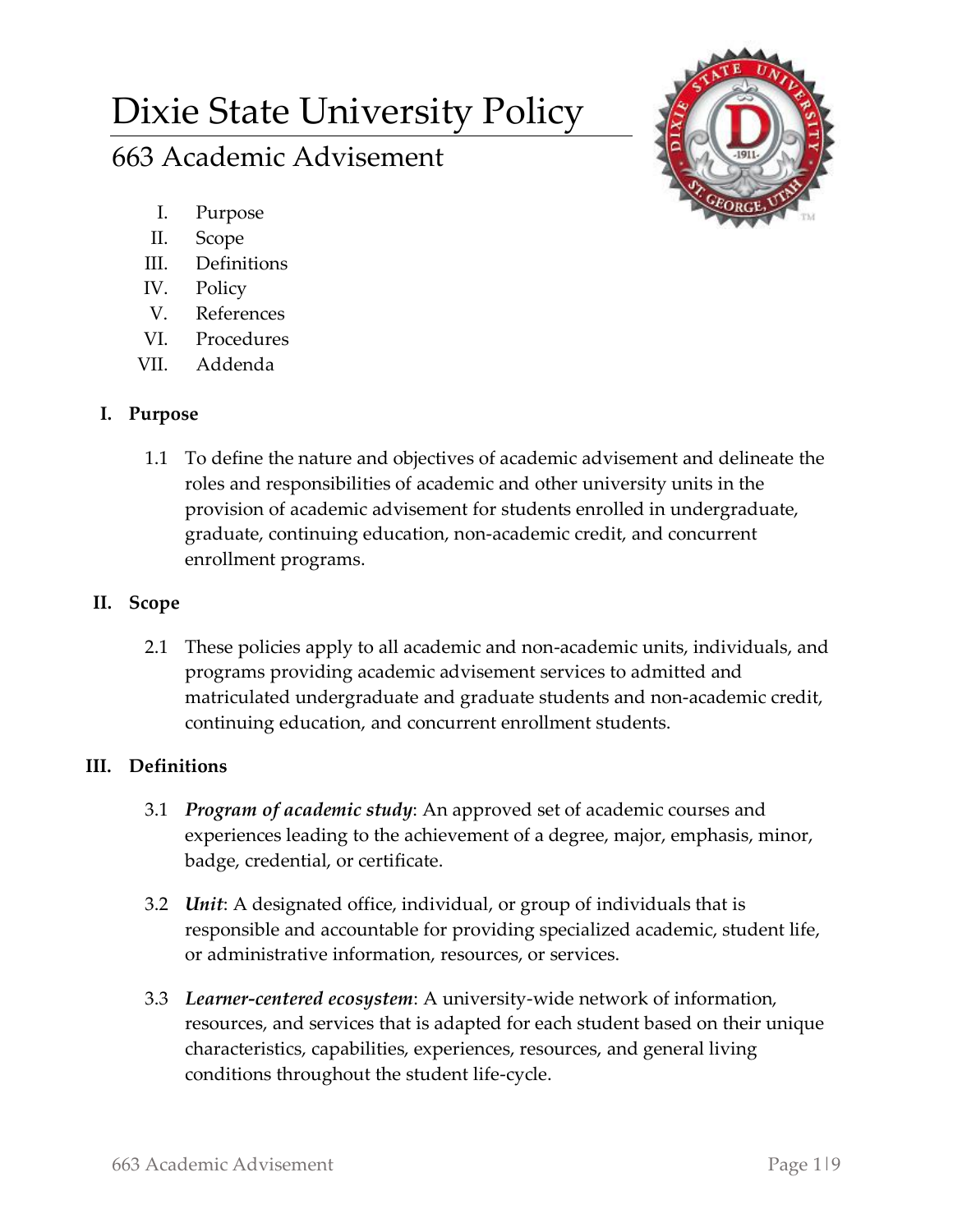#### **IV. Policy**

- 4.1 Nature of Academic Advisement
	- 4.1.1 Academic Advisement is a coordinated learner-centered ecosystem designed to engage and empower students to make decisions that advance their educational, professional, and personal objectives and ensure that they have the tools to succeed in completing their academic program requirements and are prepared for entry in their chosen profession or academic discipline upon graduation.
- 4.2 Academic Advisement Objectives
	- 4.2.1 Under the direction of the Provost/VPAA, the general objective of academic advisement is to provide information, resources, and services to students that ensures the timely completion of their chosen program of academic study and enhances success in their chosen academic discipline or profession upon graduation.
	- 4.2.2 Specific objectives of academic advisement are:
		- 4.2.2.1 Assist and empower students in making self-directed decisions about their educational, professional, and personal objectives.
		- 4.2.2.2 Assist students in the selection of a program of academic study.
		- 4.2.2.3 Assist students in understanding the comprehensive educational opportunities, resources, and services available to them from all university units.
		- 4.2.2.4 Guide students in completing all technical requirements needed for admission to and completion of their chosen program of academic study through graduation.
		- 4.2.2.5 Assist students in acquiring the information necessary to gain financial and other support for the completion of their program of academic study.
		- 4.2.2.6 Assist students in gaining knowledge of the expectations and opportunities for entry and success in their chosen profession or academic discipline.
		- 4.2.2.7 Regularly assess student needs and make recommendations for supplementary academic and student services and resources that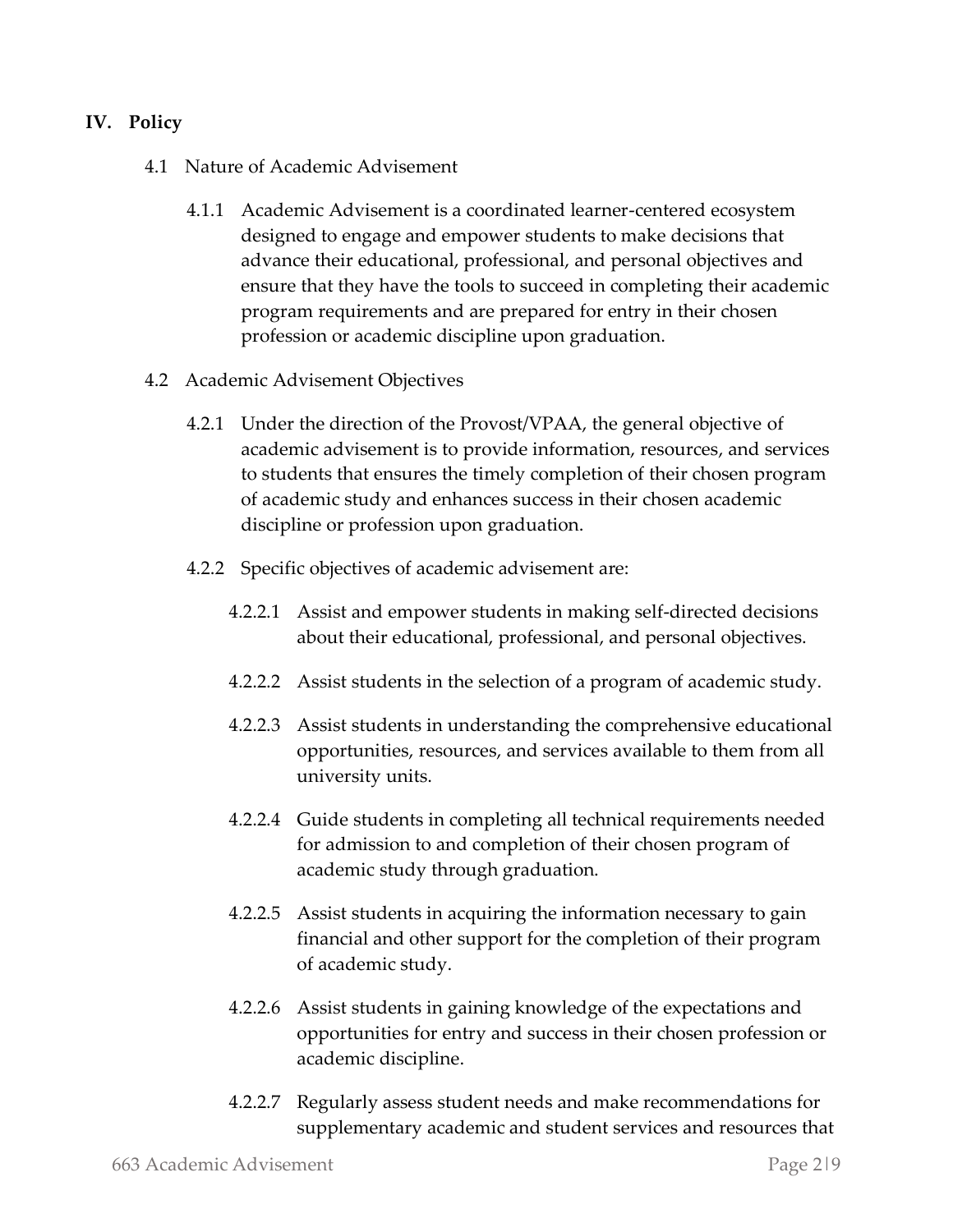enhance academic performance and ensure their personal and professional success.

- 4.2.2.8 Regularly conduct assessment of the Academic Advisement Program to determine what is working well, what revisions need to be made, the degree the Academic Advisement Objectives are being achieved, etc.
- 4.2.2.9 Provide the necessary assistance to students using multiple delivery modes, e.g., face-to-face, chat, videoconferencing, etc.
- 4.3 Roles and Responsibilities in Academic Advisement
	- 4.3.1 Undergraduate Program
		- 4.3.1.1 Student: Students are responsible for familiarizing themselves with the requirements for gaining admission and completing a program of academic study, including: becoming knowledgeable of and adhering to academic policies, procedures, and requirements; and communicating regularly with an academic advisor and attending scheduled advising sessions; reading email and other communications from the university; and accepting final responsibility for all decisions made, including graduation requirements.
		- 4.3.1.2 Faculty: Each member of the university faculty is responsible for providing academic-discipline specific career, professional, and personal advisement to those students enrolled in their respective programs of academic study or their classes. Faculty are also expected to effectively mentor students in co-curricular academic and professional experiences. Faculty should not provide academic advisement on the technical requirements for completing a program of academic study.
		- 4.3.1.3 College/Department: Each college dean is responsible and accountable for creating and operating a college advisement center staffed with professional advisors and led by a college advisement coordinator. The college advisement center shall be directly responsible for the academic advisement of students with an index score >50, who have declared a major offered by that college. Where appropriate, and with approval of the Dean and Provost/VPAA, an academic department may operate a satellite academic advisement center within the college contingent on demonstrated need and the availability of resources.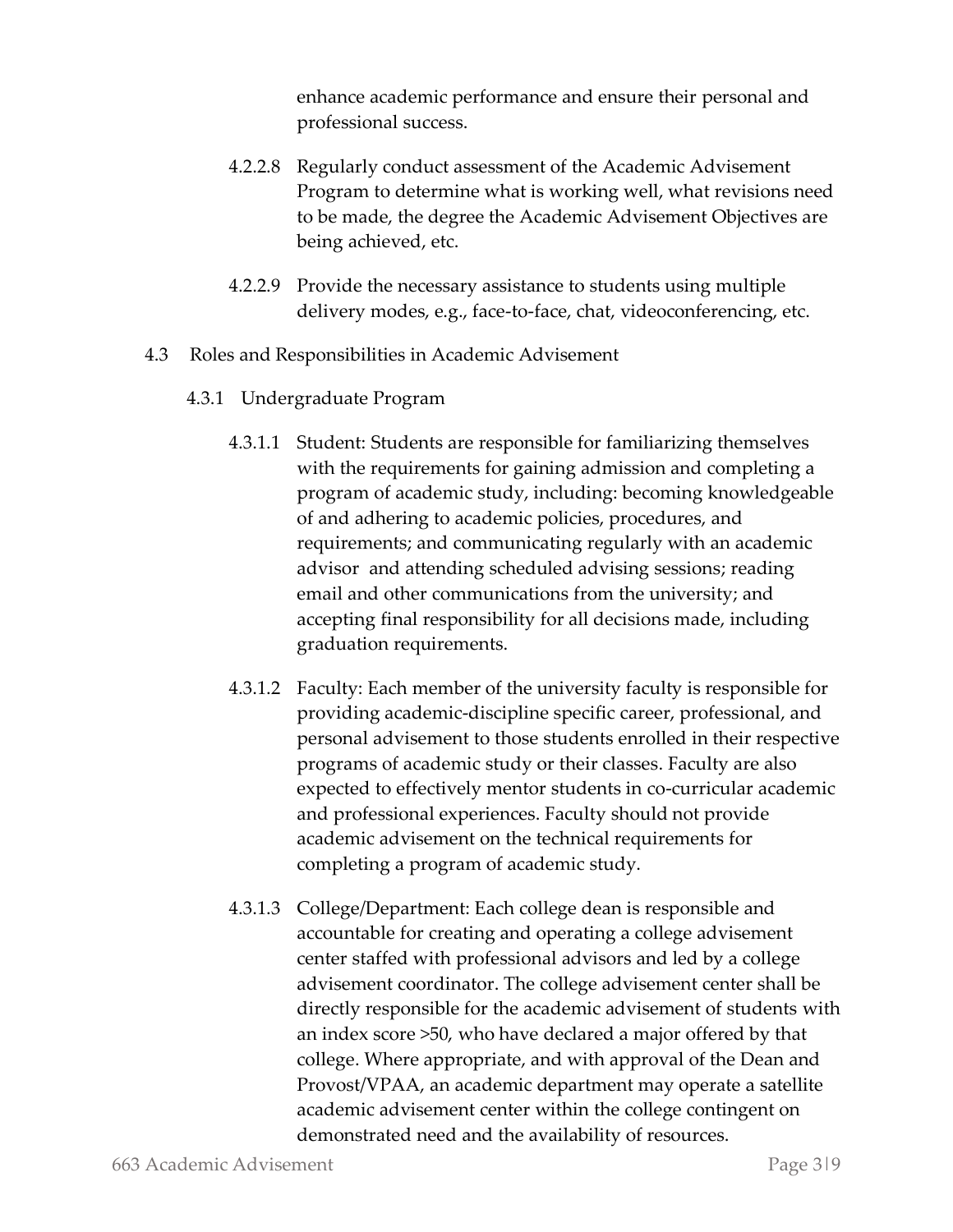- 4.3.1.4 University Advising Center (UAC): The Provost/VPAA is responsible and accountable for creating and operating a centralized university academic advisement center consisting of professional advisors and led by a director. The university advisement center is responsible and accountable for the advisement of students prior to and during their first and second semesters who are: matriculated in the AA/AS General Studies program, have declared a major and have an index score <50, all exploratory students and students who have not yet declared a major. Students who are above a 50 index without a declared major will be seen through UAC until they have declared a major.
- 4.3.1.5 Academic Services Units: Academic services units, such as the academic performance centers, shall provide students with supplementary information, services, and resources that promote, support, and enhance their academic and professional success. Academic Services Units should not provide academic advisement on the technical requirements for completing a program of academic study unless relevant to their job description.
- 4.3.1.6 Student Services Units: Student services units within the Division of Student Services shall provide students with supplementary information, services, and resources as well as co-curricular activities and opportunities that advance personal development, enhance and extend the student academic experience, and improve student success. Student Services Units should not provide academic advisement on the technical requirements for completing a program of academic study unless relevant to their job description
- 4.3.1.7 Academic Advisor Training: University Advising Center will oversee initial advisor training and coordinate ongoing advisor training.
- 4.3.2 Graduate Program
	- 4.3.2.1 Student: Graduate students are responsible for familiarizing themselves with the requirements for gaining admission and completing a graduate program of study, including: becoming knowledgeable of and adhering to academic policies, procedures, and requirements; communicating regularly with an academic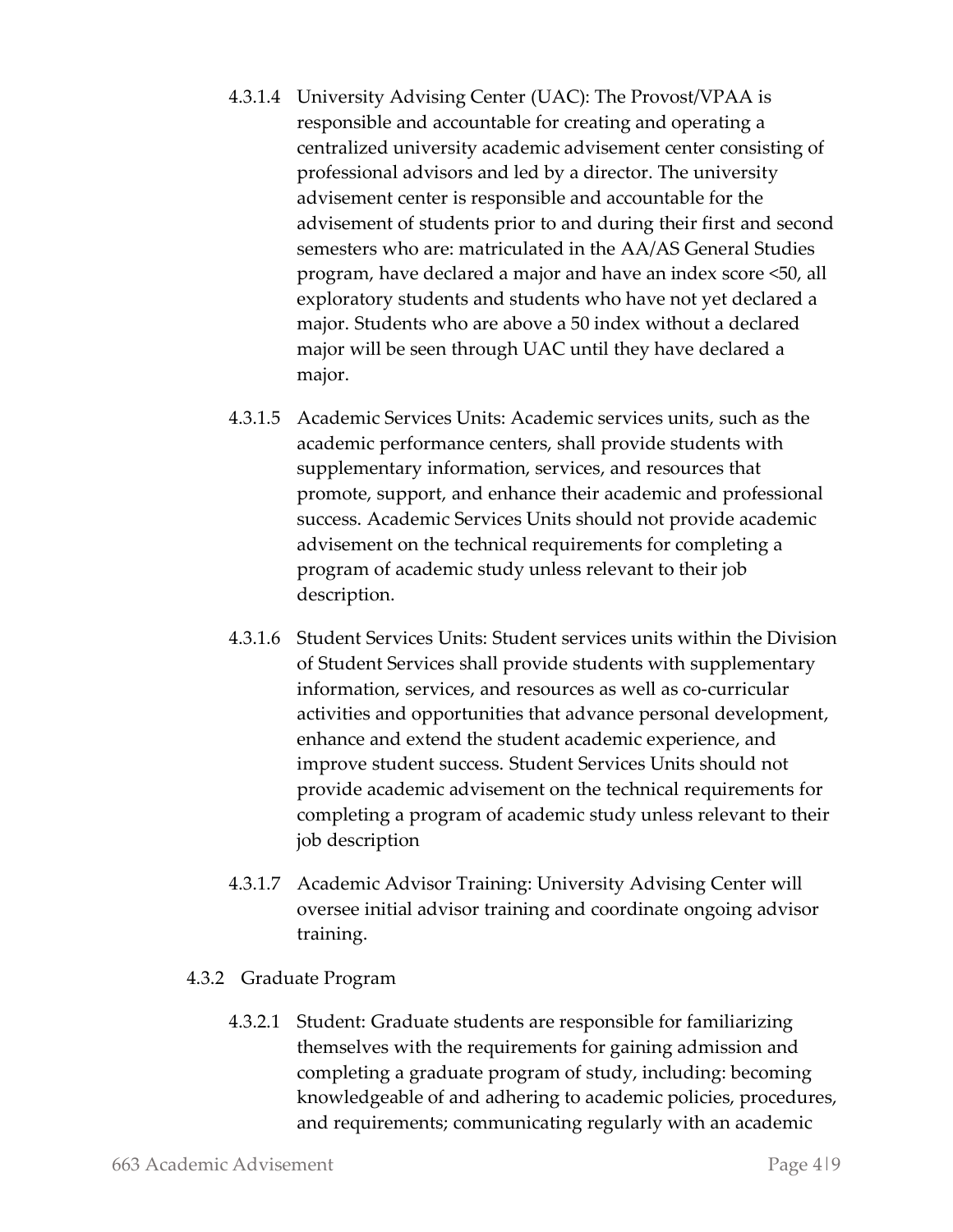advisor and attending scheduled advising sessions; reading email and other communications from the university; and accepting final responsibility for all decisions made, including graduation requirements.

- 4.3.2.2 Graduate Faculty: Each member of the university graduate faculty is responsible for providing academic-discipline specific career, professional, and personal advisement to those students enrolled in their respective graduate programs of academic study or their classes. Faculty are also expected to effectively mentor students in co-curricular academic and professional experiences. Graduate faculty should also provide academic advisement on the technical requirements for completing a graduate program of academic study.
- 4.3.2.3 Office of Graduate Studies: The Office of Graduate Studies oversees academic advisement at the graduate level and works with graduate faculty to ensure graduation requirements are widely published for student review.
- 4.3.2.4 Graduate Program Director: The graduate program director ensures that the technical requirements for completing a graduate program are met by graduate students in the program.
- 4.3.2.5 Academic Services Units: Academic services units, such as the academic performance centers, shall provide students with supplementary information, services, and resources that promote, support, and enhance their academic and professional success.
- 4.3.2.6 Student Services Units: Student services units within the Division of Student Services shall provide students with supplementary information, services, and resources as well as co-curricular activities and opportunities that advance personal development, enhance and extend the student academic experience, and improve student success.
- 4.3.3 Continuing Education Program
	- 4.3.3.1 Student: Students are responsible for familiarizing themselves with the requirements for gaining admission and completing a continuing education program of study.
	- 4.3.3.2 Office of Continuing Education: The Office of Continuing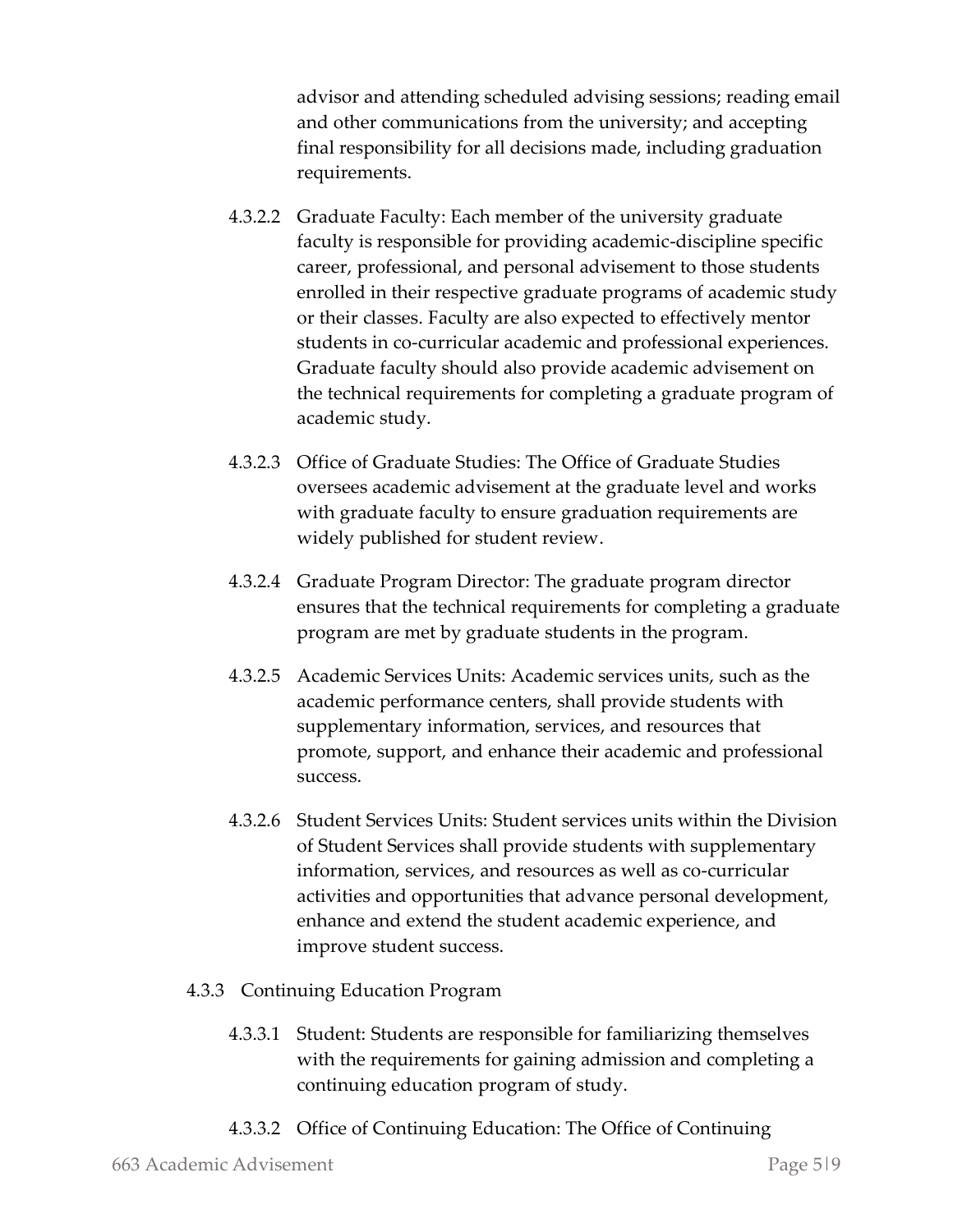Education oversees academic advisement for continuing education programs and works with faculty to ensure program completion requirements are widely published for student review.

- 4.3.4 Non-credit Program
	- 4.3.4.1 Student: Students are responsible for familiarizing themselves with the requirements for gaining admission and completing a non-academic program of study.
	- 4.3.4.2 University Unit Offering Program: The director of the non-credit program is responsible and accountable for academic advisement of students completing the non-credit program of study.
- 4.3.5 Concurrent Enrollment Program
	- 4.3.5.1 Student: Students are responsible for familiarizing themselves with the requirements for enrolling and completing the requirements for a concurrent enrollment course and how those choices may affect admission into or completion of academic programs
	- 4.3.5.2 Office of Concurrent Enrollment: The Office of Concurrent Enrollment oversees academic advisement for concurrent enrollment students and works with academic departments, school administrators, and teachers to supply university-related information to students. High school students are also encouraged to contact the University Advisement Center for further information, resources, and services.
	- 4.3.5.3 Academic Services Units: Academic services units, such as the academic performance centers, shall provide students with supplementary information, services, and resources that promote, support, and enhance their academic and professional success.
	- 4.3.5.4 Student Services Units: Student services units within the Division of Student Services shall provide students with supplementary information, services, and resources as well as co-curricular activities and opportunities that advance personal development, enhance and extend the student academic experience, and improve student success.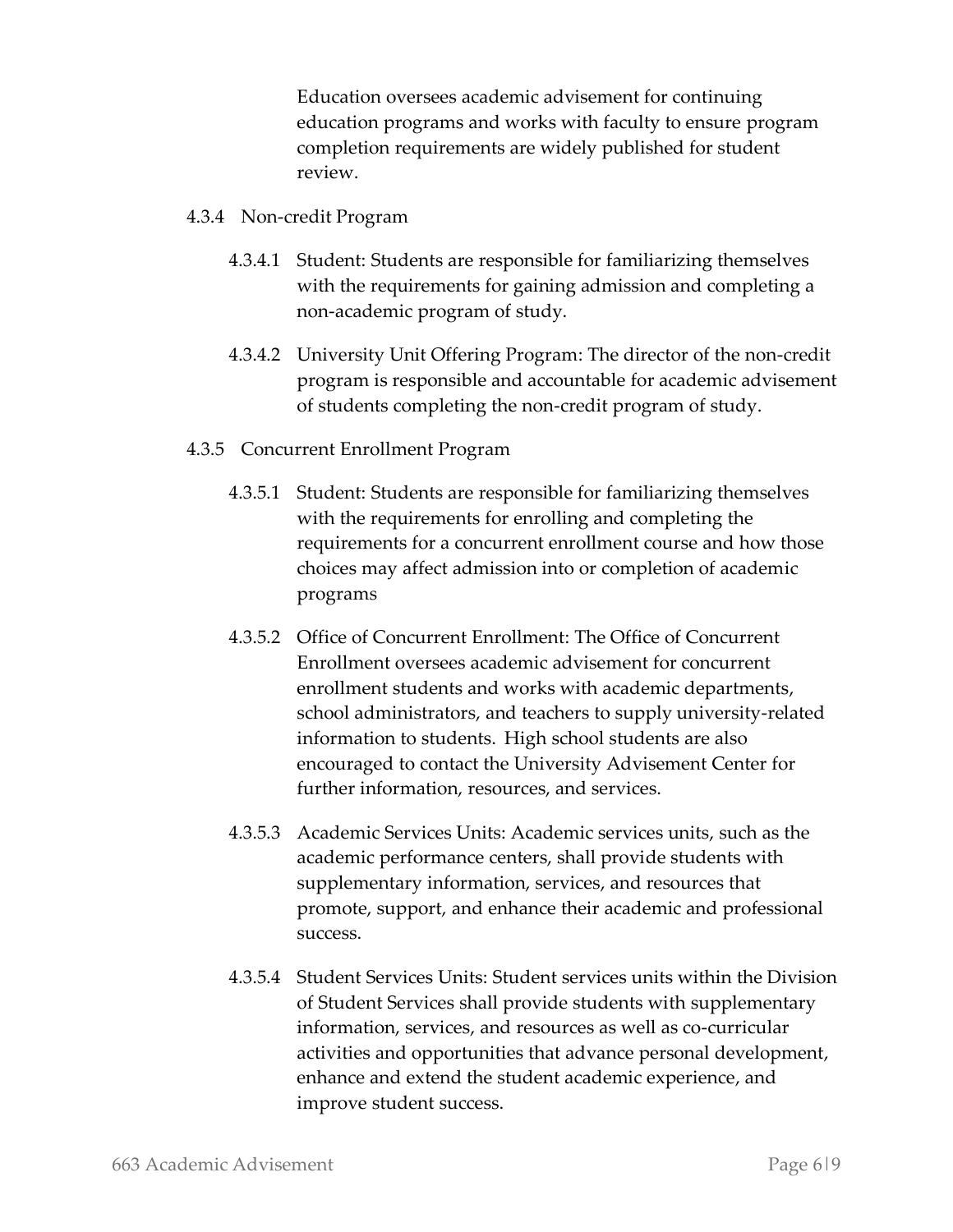#### 4.3.6 Professional Academic Advisors

- 4.3.6.1 Professional academic advisors are members of the academic staff who possess the qualifications required to provide effective academic advisement to university students.
- 4.3.6.2 Professional Academic Advisor ranks:
	- 4.3.6.2.1 Academic Advisor

Role: Provide individual and group advisement to students on and off campus; assist in the development, implementation, and documentation of advising initiatives; maintain working knowledge of advising as a profession.

4.3.6.2.2 Associate Academic Advisor

Role: Provide individual and group advisement to students on and off campus; provide leadership in the development, implementation, and documentation of advising initiatives; maintain working knowledge of advising as a career.

4.3.6.2.3 Senior Academic Advisor

Role: Provide individual and group advisement on and off campus; leadership of a team of advisors; leadership in the development, implementation, and documentation of advising initiatives; mentorship of junior academic advisors; maintain working knowledge of advisement as a career; service to the academic advisement profession.

- 4.3.6.3 Academic Advisement Coordination Team
	- 4.3.6.3.1 Representatives from all units directly involved in or supportive of academic advisement shall meet periodically to coordinate academic advisement information, processes, activities, programs and resources.
	- 4.3.6.3.2 Membership of the Academic Advisement Coordination Team may include the following, subject to appointment by the P/VPAA:
		- 4.3.6.3.2.1 Director(s) of Academic Advisement (Team Leader)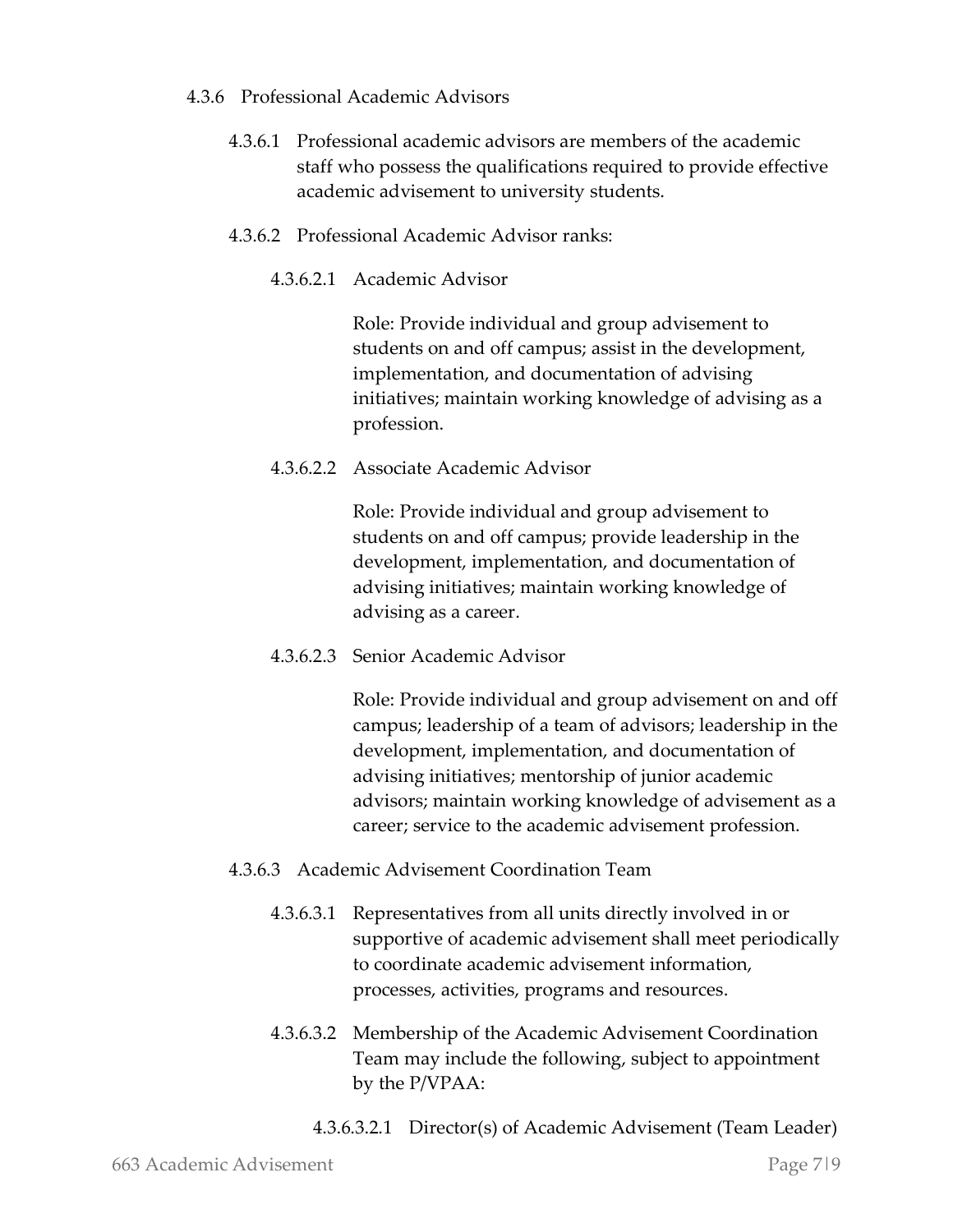|              | 4.3.6.3.2.2 Assistant Director(s) of Academic Advising             |
|--------------|--------------------------------------------------------------------|
| 4.3.6.3.2.3  | Dean of the Library and Learning Services or<br>designee           |
|              | 4.3.6.3.2.4 Director of the Student Success Center or designee     |
| 4.3.6.3.2.5  | Representative of MIC and International Student<br><b>Services</b> |
| 4.3.6.3.2.6  | Director of Continuing Education                                   |
|              | 4.3.6.3.2.7 Director of Concurrent Enrollment                      |
| 4.3.6.3.2.8  | Director of Extended and Digital Learning                          |
| 4.3.6.3.2.9  | Director of Graduate Studies                                       |
| 4.3.6.3.2.10 | One (1) Dean selected by Provost/VPAA                              |
| 4.3.6.3.2.11 | One (1) Department Chair selected by<br>Provost/VPAA               |
|              | 4.3.6.3.2.12 Director of Athletics or designee                     |
|              | 4.3.6.3.2.13 Director of Financial Aid                             |
| 4.3.6.3.2.14 | Director of Career Services                                        |
| 4.3.6.3.2.15 | Registrar                                                          |
|              | 4.3.6.3.2.16 College Academic Advisement Coordinators (6)          |
|              | 4.3.6.3.2.17 Student Representation                                |

- **V. References: N/A**
- **VI. Procedures: N/A**
- **VII. Addenda**
	- 7.1 Qualifications for Advisor Ranks
		- 7.1.1 Assistant Academic Advisor general qualifications: Bachelor's degree in a relevant field, experience working with student populations; excellent communication skills.
		- 7.1.2 Associate Academic Advisor general qualifications: Master's Degree in a relevant field, three years of full-time academic advising experience at a